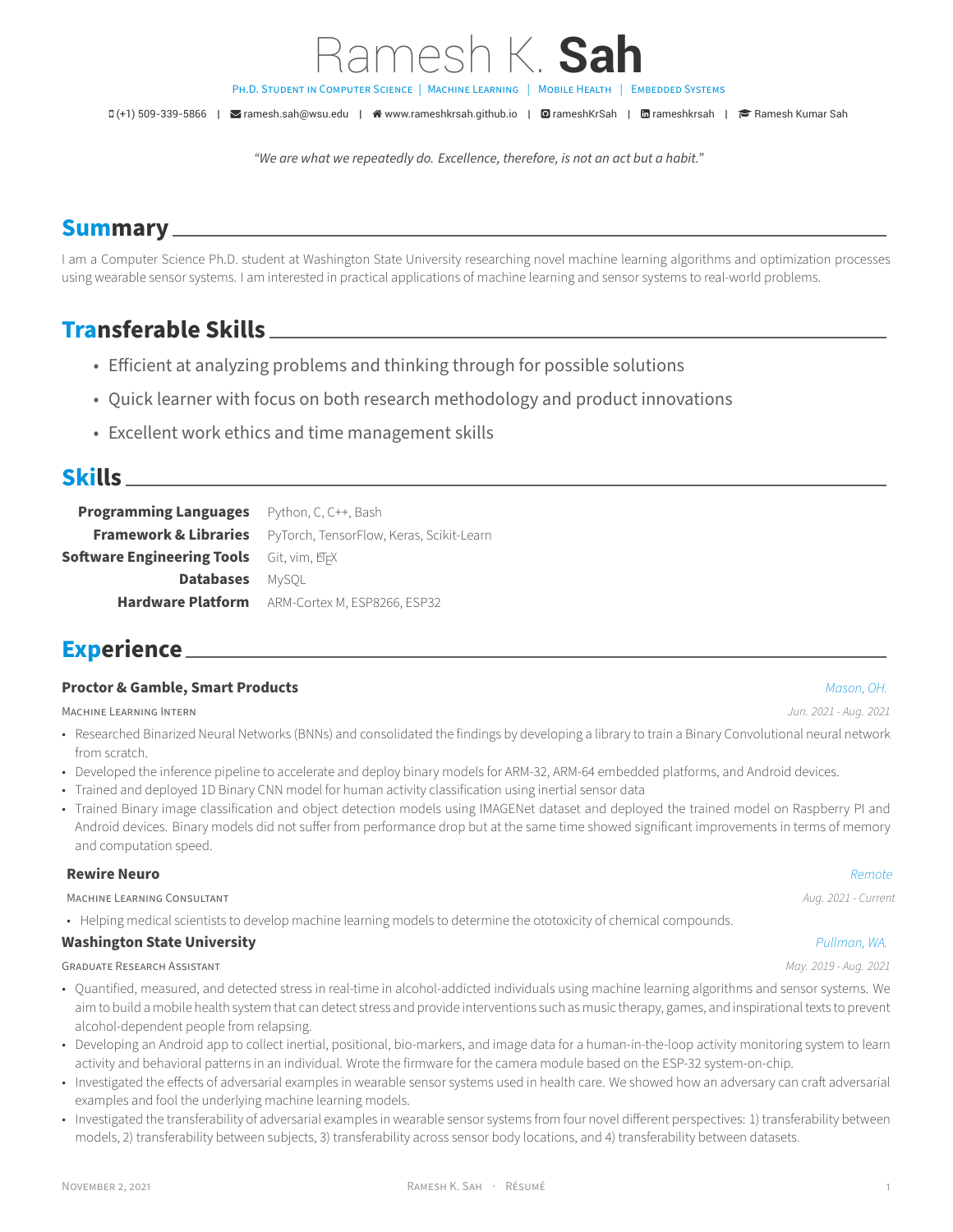### **Washington State University** *Pullman, WA.*

GRADUATE TEACHiNG ASSiSTANT *Aug. 2018 ‑ May. 2019*

- Helped students with their problems and graded homework and exams in several Computer Science courses.
- Gave lectures in a class with 150 students.
- Courses: Introduction to Machine Learning, Data Structures and Algorithms, Software Development, Embedded Systems, and Computer Architecture.

### **Real Time Solutions Pvt. Ltd.** *Patan, Nepal*

FiRMWARE ENGiNEER *Dec. 2016 ‑ Aug. 2018*

- Wrote efficient and resilient C/C++ code for products ranging from smart home, IoT, Queue Management Systems, weather monitoring systems, and flood/landslide warning systems.
- Used machine learning algorithms in IoT applications such as smoke detectors, vehicle accident monitoring systems, and anti-theft systems to prevent theft of solar panels installed in remote weather monitoring stations.

#### **Real Time Solutions Pvt. Ltd.** *Patan, Nepal*

FiRMWARE SOFTWARE INTERN *Aug. 2016 ‑ Dec. 2016*

• Developed a prototype system to detect earthquakes using an off-the-shelf accelerometer. The system was designed to detect P and S waves and act as an earthquake monitoring and early‑warning system.

## **Education**

#### **Washington State University (WSU)** *Pullman, WA*

DOCTOR OF PHiLOSOPHY, COMPUTER SCiENCE *August 2018 ‑ May 2023 (expected)*

• Research and development of machine learning algorithms and sensor system for mobile health.

#### **Kathmandu University (KU)** *Dhulikhel, Nepal*

BACHELOR OF ENGINEERING IN ELECTRONICS AND COMMUNICATION ENGINEERING *March 2012 · September 2016* 

- Final Year Project: Comparative Analysis of Routing Protocols for Wireless Body Area Networks.
- Cumulative GPA: 3.89 on a 4.00 scale
- Relevant Coursework: C, C++, Electronics, Numerical Analysis, Calculus

# **Publications**

| <b>Adar: Adversarial Activity Recognition in Wearables</b>                                                        | Westminister, CO, USA |
|-------------------------------------------------------------------------------------------------------------------|-----------------------|
| THE $38th$ IEEE/ACM INTERNATIONAL CONFERENCE ON COMPUTER AIDED DESIGN (ICCAD)                                     | Nov 4-7, 2019         |
| <b>Adversarial Transferability in Wearable Sensor Systems</b>                                                     |                       |
| <b>ARXIV PREPRINT</b>                                                                                             | Mar 2020              |
| <b>Mobile Health for Alcohol Recovery and Relapse Prevention</b>                                                  | Washington D.C., USA  |
| THE 5 <sup>th</sup> IEEE/ACM INTERNATIONAL CONFERENCE ON CONNECTED HEALTH: APPLICATIONS, SYSTEMS AND ENGINEERING  | Dec 2020              |
| <b>TECHNOLOGIES</b>                                                                                               |                       |
| Stress Classification and Personalization: Getting the most out of the least                                      | Remote                |
| THE 17 <sup>th</sup> IEEE-EMBS INTERNATIONAL CONFERENCE ON WEARABLE AND IMPLANTABLE BODY SENSOR NETWORKS (BSN'21) | Jun 2021              |
| Associations Between Physiological Signals Captured Using Wearable Sensors and                                    |                       |
| Self-reported Outcomes Among Adults in Alcohol Use Disorder Recovery: Development and<br><b>Usability Study</b>   |                       |

JOURNAL OF MEDiCAL INTERNET RESEARCH *Jul 2021*